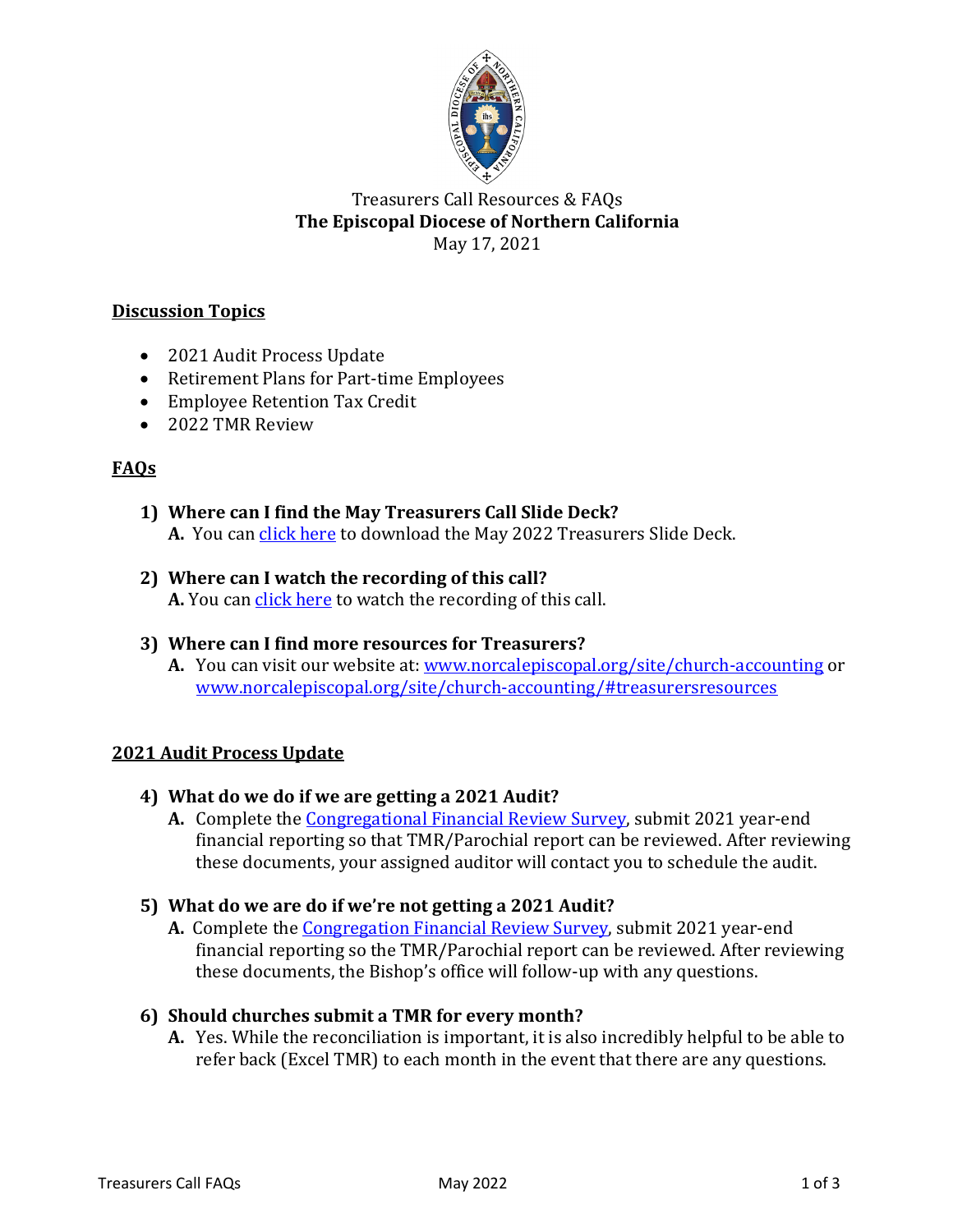#### **Retirement Plans for Part-time Employees**

### **7) What do we need to know about the new change to the CA pension law?**

**A.** Effective June 30, 2022, employers with five or more employees **must** offer all employees the opportunity to enroll in a pension plan where they can make salary deferral contributions on a tax-preferred basis. All employees will be eligible to enroll in a plan regardless of the number of hours they are scheduled to work in a given plan year. However, employers are not required to pay into the pension plans unless the employee is scheduled to work 1,000 or more compensated hours per plan year.

#### **8) Where can I find more information on the new pension law change and what churches need to do?**

**A.** You can click here to find more information on who this applies to and how to proceed with the new changes.

### **9) Who is considered an "employee"?**

**A.** Anyone who has, or is expected to receive a W2 for their work with the church/paid through payroll.

## **10) Do part-time employees count towards the 5 or more count? A.** Yes, if they have or will be receiving a W2/paid through payroll.

### **11) Are "Independent Contractors" considered employees?**

**A.** No. They are not considered employees, and do not count towards the 5 or more rule.

### **12) Can a church offer to pay employer contributions for those working less than 1,0000 hour a year?**

**A.** Yes, however you have to keep parity in mind, so if you offer it to one type of employee, you must offer it to all others in the same scenario.

### **13) Do churches who have less than five employees have to have each employee complete the pension election form?**

**A.** It would be helpful to have, however it is not required from employers with less than five employees.

### **Employee Retention Tax Credit**

### **14) What is the Employee Retention Tax Credit?**

**A.** It is a credit/IRS refund that is available to employers who retained employees during the 2020-2021 pandemic period. You can file amended payroll tax return and receive a refund of up to \$26,000 per lay employee. This does not apply to clergy. Churches who received a PPP grant can qualify for this credit.

#### **15) Are clergy considered employees with regards to the ERTC?**

**A.** No. Clergy are considered self-employed, so this only pertains to retaining lay employees.